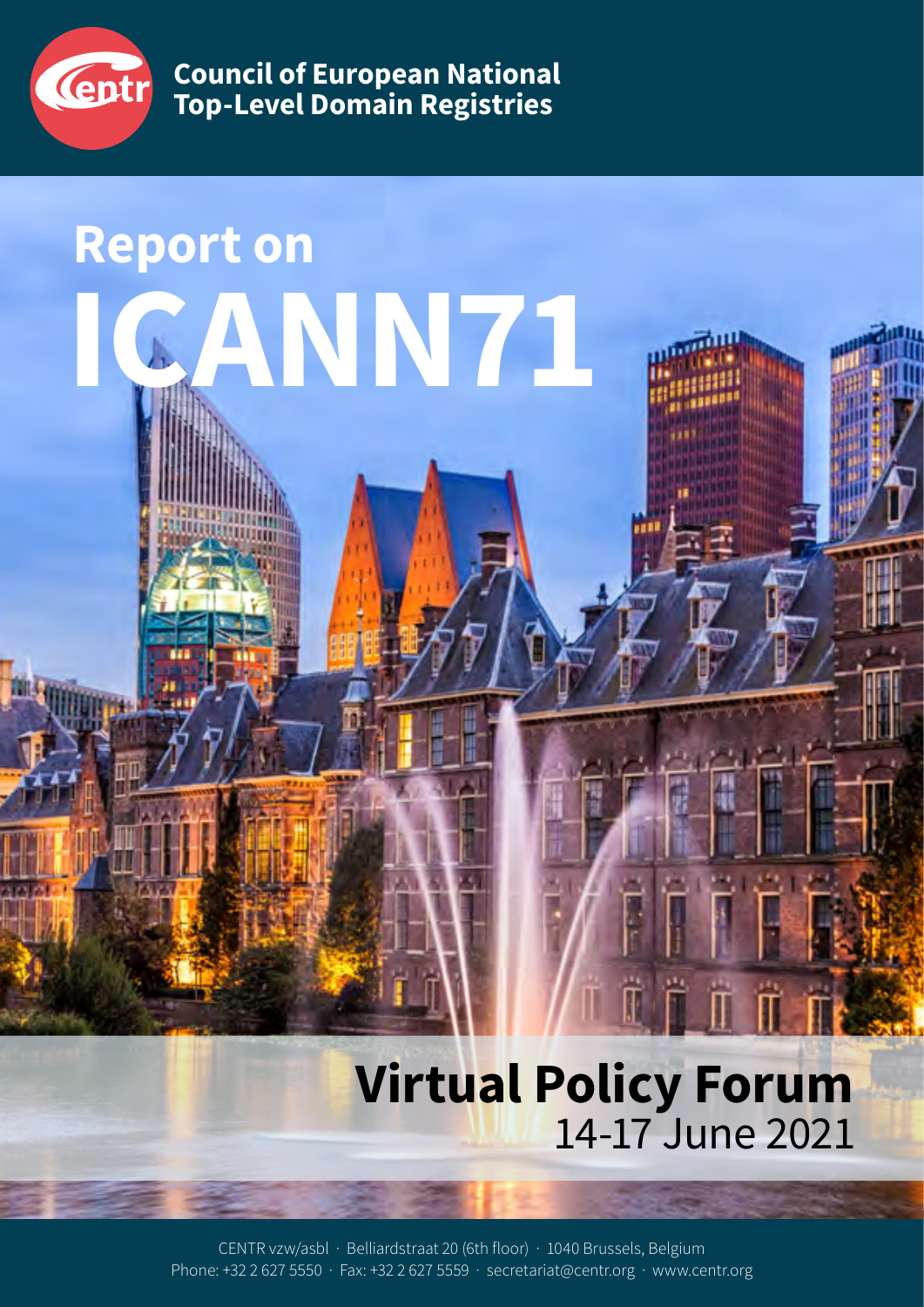# **Contents**

| CENTR reporting moving on to the next phase                      | 3      |
|------------------------------------------------------------------|--------|
| <b>Impact of Regulatory Developments on ICANN Policy Topics</b>  | 3      |
| The problems                                                     | 3      |
| The solutions                                                    | 4      |
| ccTLD governance models - why one size does not fit all          | 5      |
| <b>ICANN71 and DNS Abuse</b>                                     | 6      |
| Definitions?                                                     | 6      |
| Facts?                                                           | 6      |
| Legislation?                                                     | 7      |
| The role of ICANN?                                               | 7      |
| Is the internet going to fall?                                   | 8      |
| Data accuracy obligation and EPDP - what's next?                 | 8      |
| Distinction between legal and natural persons                    | 9      |
| Accuracy                                                         | 9      |
| Data is still missing                                            | 10     |
| Or is it really missing?                                         | 10     |
| In other news                                                    | 11     |
| The SSAC publishes a recommendation on abuse handling in the DNS |        |
|                                                                  | 11     |
| Subsequent Procedures (SubPro) aka Future gTLDs Update           | $11\,$ |
| ICANN 72: sleepless in Seattle or in the home office?            | 11     |
| Important heads-up                                               | 12     |
| ccNSO Policy session                                             | 12     |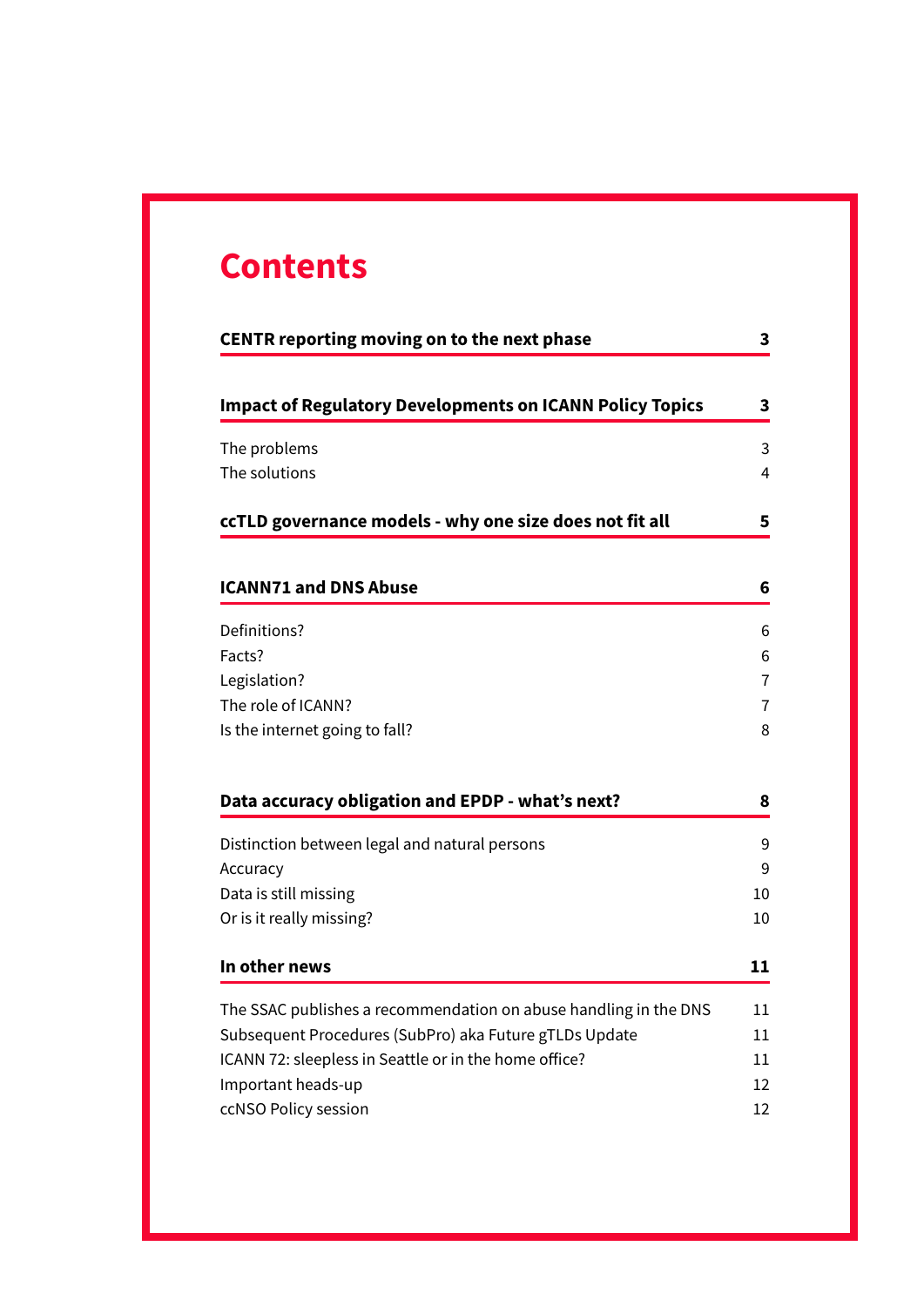# <span id="page-2-0"></span>**CENTR reporting moving on to the next phase**

In recent years ICANN Org and the ICANN community have significantly improved the accessibility of information and the coverage of ICANN meetings and processes. Both the live reporting from the ccNSO and the [gNSO briefings](https://go.icann.org/gnsobriefing) are outstanding examples of thoroughness and timeliness. Where CENTR has filled an information gap by writing ICANN guides and reports for the last 20 years, we concluded that this is no longer needed.

Therefore, after covering about 65 ICANN meetings and more than 1000 pages of reporting, we decided to shift gears and bring a different type of coverage.

Rather than cover all sessions in the GAC and ccNSO, we will pick the most relevant themes from the ICANN meeting, keep an eye on longer term trends and offer an analysis where relevant for ccTLDs.

We'd like to thank our loyal readership and hope you'll enjoy our new approach to covering this complex, often frustrating, sometimes exciting but always fascinating organisation.

### **Impact of Regulatory Developments on ICANN Policy Topics**

[Since 2016](https://eur-lex.europa.eu/legal-content/EN/TXT/?uri=CELEX%3A32016R0679) the ICANN community has been struggling with the relationship between its multistakeholder model and the reality of regulatory developments. Often these regulatory developments overrule the outcome of the multistakeholder discussions or impact its delicate status quo. A [session at ICANN 71](https://cdn.filestackcontent.com/content=t:attachment,f:%22Impact%20of%20Regulatory%20Developments%20on%20ICANN%20Policy%20Topics.pdf%22/f8keTZQOSdeqSKV2vTqo) on the impact of regulatory developments on ICANN policy topics touched on a number of aspects, but tip-toed around the really difficult questions.

I see three problems to this, with two possible solutions.

#### **The problems**

First, there is the issue of timing. The EU NIS 2 Directive proposal provides a perfect example here. Despite European legislators not being known for the high speed of their processes, the ICANN Community is struggling to keep up with the impact of finalised legislation. Where the Expedited Policy Development Process (EPDP) on the Temporary Specification for gTLD Registration Data is in essence a response to the 2016 GDPR, the ICANN Board is still considering the final report on phase 2 (the distinction between legal vs natural persons as registrants). However, in the meantime, the European Commission has published a [proposal](https://digital-strategy.ec.europa.eu/en/library/proposal-directive-measures-high-common-level-cybersecurity-across-union) [for an updated Network and Information Security Directive \(NIS 2](https://digital-strategy.ec.europa.eu/en/library/proposal-directive-measures-high-common-level-cybersecurity-across-union)). This proposal includes an article that deals with data accuracy requirements for registries and registrars (i.e. Article 23). While it is tempting to see this as a solution in the current EPDP discussions, recent advice from the European Data Protection Supervisor (EDPS) signals it might not bring any relief.

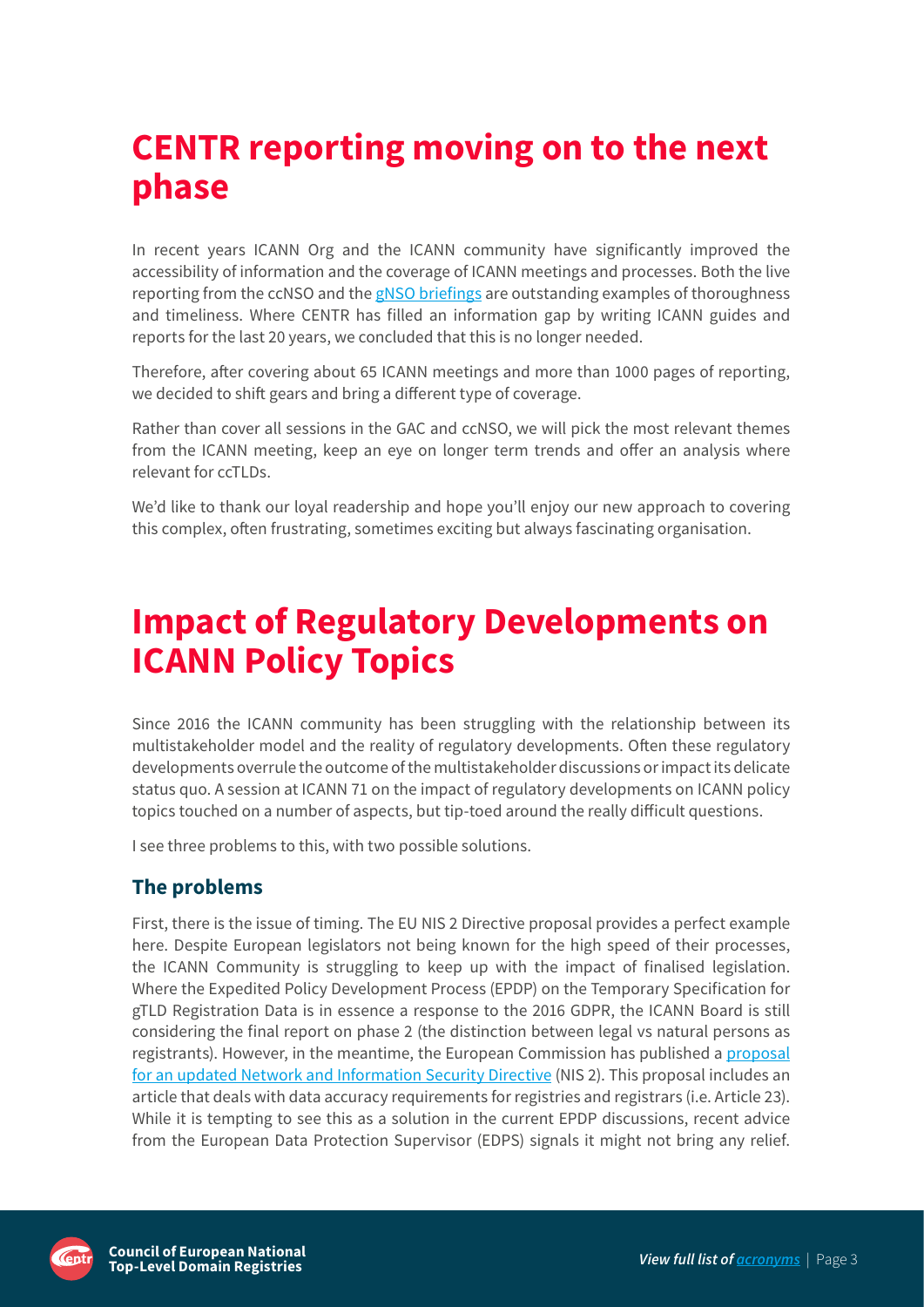<span id="page-3-0"></span>The key question is: should ICANN wait for the conclusion of this regional regulatory process or base its future discussions on the assumption that the draft proposal will stand the test of the trilogue?

Secondly, there is the issue of representation. ICANN's multistakeholder community provides ICANN with its main strength: diversity-driven consensus. However, when ICANN consensus outcomes are fed into regulatory processes, they become just one of many different submissions. [ICANN's response](https://www.icann.org/en/system/files/files/icann-org-responses-dsa-consultation-10sep20-en.pdf) to the Digital Services Act consultation was one of the [whopping](https://digital-strategy.ec.europa.eu/en/summary-report-open-public-consultation-digital-services-act-package) [2863](https://digital-strategy.ec.europa.eu/en/summary-report-open-public-consultation-digital-services-act-package) responses received. NIS 2 is currently being discussed in the European Parliament and is likely to raise a similar interest. At the same time, regional and national instruments might be of high relevance to the global ICANN community, but that interest might not be parallel to the interest of local ICANN community members (Law Enforcement, Governments or countrycode registries). So even if the ICANN community reaches a consensus, how is ICANN Org going to advocate that consensus in regional or national legislative processes?

Thirdly, different parts of the ICANN community are in rather a different shape when it comes to dealing with public interest issues. Let's take the elephant in the room as an example: socalled DNS Abuse. As regulatory processes try to remedy regional or national issues, the way they target 'the DNS' or 'domain name registries and registrars' is often pretty blunt. In the laudable - name of maintaining the level playing field, those parties with low DNS abuse stats will be affected in the same way as those with high stats. When the European Commission is aiming to "[contribute] to the security, stability and resilience of the DNS" by demanding data accuracy ([NIS 2, art 23\)](https://ec.europa.eu/newsroom/dae/document.cfm?doc_id=72166), it is unclear how additional requirements for registries and registrars with low DNS abuse stats would help achieve this.

### **The solutions**

In the session, many participants identified the need to set up an early warning system for regulatory developments. This can only work as a joint effort. For example, CENTR publicly provides monthly regional updates [\(see e.g. for May 2021](https://centr.org/news/eu-updates/may2021.html)). Through the GAC (and ccNSO) ICANN has an incredible source for news about legislative initiatives at its fingertips. ICANN should further explore these avenues and provide a curated and regular feed to its community.

Legislative processes are best navigated after synchronisation with the local internet community and the local ICANN community participants. Before engaging in a process, ICANN should inform and sync with those entities. Here the GDPR provides an excellent example. European ccTLDs adapted pretty swiftly to the new circumstances, as they were compliant with their national data protection regimes long before the EU GDPR came into force. The change in accessibility of the WHOIS database has led to very few issues. Maybe more could have been learned from these local processes...

Think globally, but act locally in close partnership with the locals.

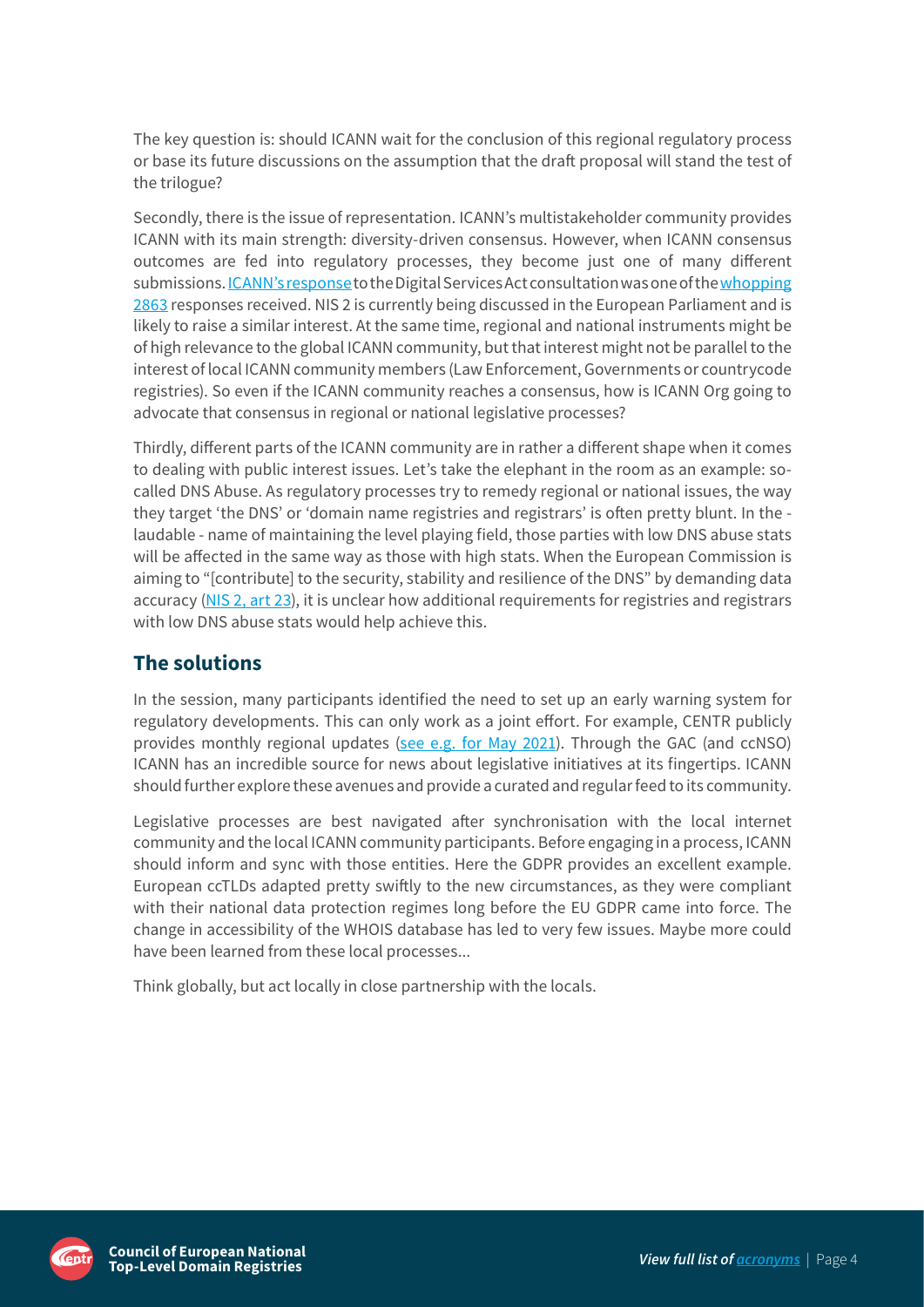### <span id="page-4-0"></span>**ccTLD governance models - why one size does not fit all**

ccTLD governance models<sup>1</sup> are often a source of confusion and concern. How is it possible that there is no standard governance model for one of the most visible operators of the Domain Name System (DNS)? Why are they different? Which one is the best?

For anyone associated with the ccTLD industry these are not new questions. The topic of ccTLD governance models even made it to the 2005 [Tunis agenda for the Information Society](https://www.itu.int/net/wsis/docs2/tunis/off/6rev1.html)<sup>2</sup> and has been the subject of a series of (slightly outdated but still relevant) [OECD reports.](https://www.oecd.org/sti/ieconomy/37730629.pdf)

All of these questions and more were answered in an [outstanding presentation](https://community.icann.org/download/attachments/164628071/About_ccTLDs-ALAC-final%20Katrina.pdf?version=1&modificationDate=1623739186000&api=v2) by Katrina Sataki (former ccNSO Chair, future ICANN Board Member) during a [session at ICANN 71](https://community.icann.org/display/atlarge/At-Large+Meetings+-+Tuesday%2C+15+June+2021) organised by the At-Large Advisory Committee.

The findings and conclusions from the ccNSO research were nicely illustrated by a wide range of case studies from around the world.

Given the different legal frameworks, local customs and differences in local public policies, there really is not a single governance model that would fit more than a few ccTLDs.

This is visible in the company structure of the ccTLD managers. Different regions seem to show a preference for different models, e.g. the most common model in Europe is a dedicated notfor-profit private company whilst in the Latin-American and Carribean region ccTLD managers are often academic institutions.

The different models have different strengths and weaknesses.

For example, government based models are associated with clear responsibilities and rights of registrants and good oversight over the implementation of public interest into the domain name registration policies.

Not-for-profit models are associated with efficiency and the agility to respond to changes.

Governance models that are based on multistakeholder input seem to work best.

Some ccTLDs have carefully balanced boards, others have advisory councils, some are membership based or have oversight, typically by the government.

One thing that all ccTLDs have in common is that they serve their local internet community.

That community is not restricted to its registrants, but includes government agencies, businesses, the telecom industry and internet users who have not registered a domain.

ccTLD managers are a prime example of how diversity leads to the structural strength of the system. There is no single organisational weakness that could impact this important function, they are not interdependent, either financially or technically.

<sup>2</sup> The Tunis Agenda for the Information Society was a consensus statement of the World Summit on the Information Society, adopted on November 18, 2005 in Tunis, Tunisia. It called for the creation of the Internet Governance Forum and a novel, lightweight, multistakeholder governance structure for the internet.



<sup>1</sup> The ccNSO defined a ccTLD governance model as a collection of mechanisms, processes and relations of the ccTLD Manager and others, to control and operate the ccTLD.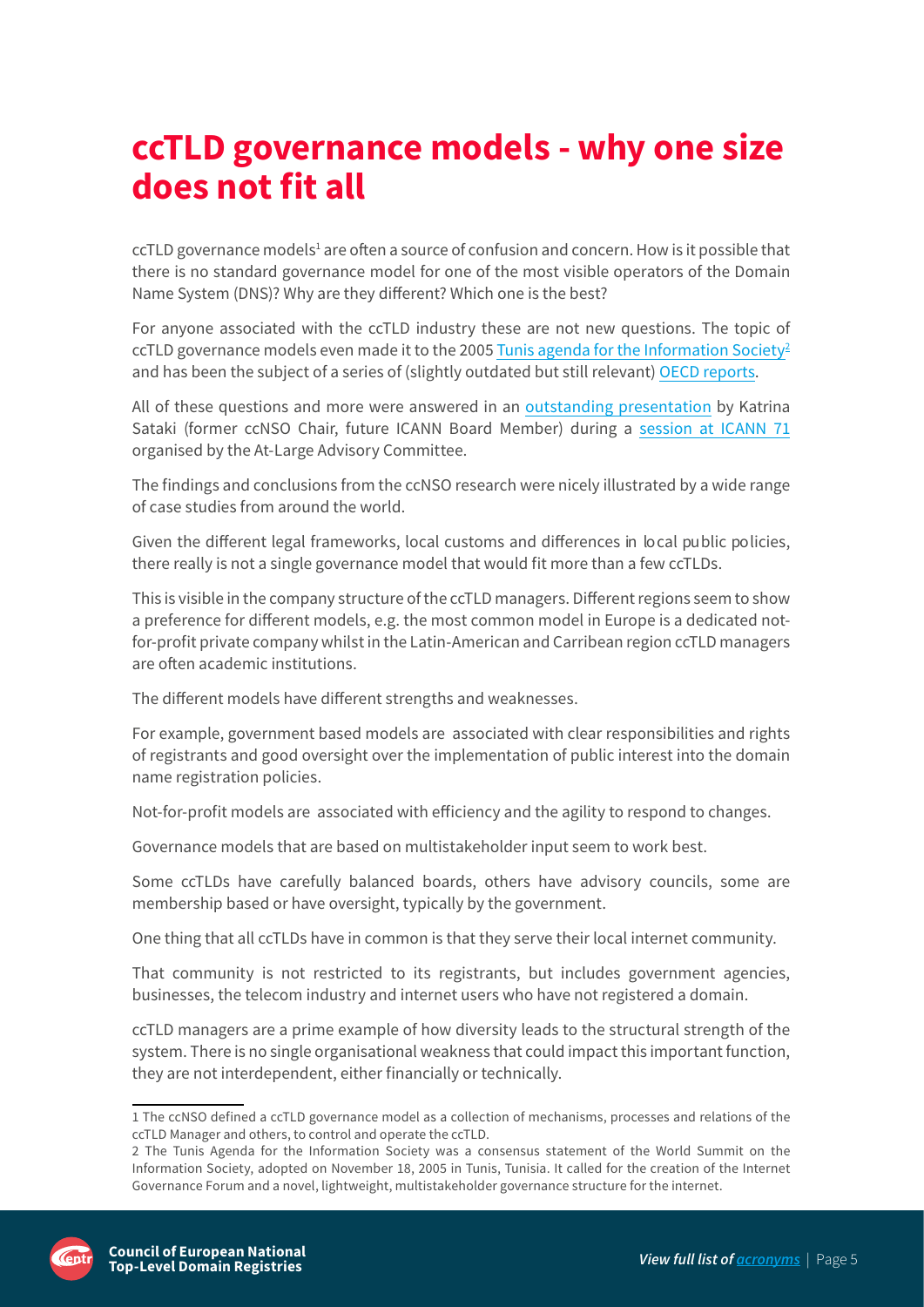<span id="page-5-0"></span>The numerous exchanges between the ccTLD managers - regardless of their structure - in the ccNSO, regional organisations such as CENTR, or even in standards development organisations such as the Internet Engineering Task Force, mean that the different models can continuously learn from each other and implement best practices which come more naturally to other models.

The diversity of different models is a feature, not a bug

# **ICANN71 and DNS Abuse**

The so-called "DNS Abuse" continues to be the prevalent cross-cutting issue across the ICANN universe. Discussions on the need to consider public interests when it comes to the numerous on-going policy development processes, along with the question of ICANN's role in the multistakeholder ecosystem seems to be driven by the pressing issue of the darkened WHOIS post-GDPR, and as a result the inability of law enforcement and other third parties to address DNS abuse in an effective and timely manner. Let's try to dissect this complex issue by looking into the challenges for the ICANN community to move forward.

### **Definitions?**

First of all, what is DNS abuse? It seems that different ICANN constituencies have different meanings of this notion. In [2018](https://www.icann.org/en/system/files/files/cct-final-08sep18-en.pdf) the Competition, Consumer Trust, and Consumer Choice Review Team suggested that DNS abuse can be defined as "intentionally deceptive, conniving, or unsolicited activities that actively make use of the DNS and/or the procedures used to register domain names". On the other hand, ICANN contracts prohibit registrants from engaging in activities such as the distribution of malware, botnets, phishing or intellectual property infringements. Contracted Parties (gTLD registries and registrars) have limited the [definition](https://www.rysg.info/wp-content/uploads/comments/ec8e4c_3001326c70194bd4a849413e1f32fc31.pdf) to harmful activities involving the DNS, such as malware, botnets, phishing, pharming and spam as a delivery mechanism for other forms of DNS abuse. These limitations are based on the cases when registries and registrars should be able to act without seeking additional competence, like judging what can be considered an IP infringement.

Yet, there is no definite answer on what DNS abuse is or whether the aforementioned practices can or even should always be attributed to the technical layer of the internet.

### **Facts?**

While there is no defining notion of what DNS abuse is, the facts and data presented to different constituencies keep pouring in to justify the 'urgency' to address it, before reaching any agreement on what to measure in the first place. During the [GAC session](https://cdn.filestackcontent.com/content=t:attachment,f:%22I71_RTM-Mon14June2021__GAC%20Disc%20on%20DNS%20Abuse%20Mitigation-en.pdf%22/2Ni2eCP7R3KFAm1qeope) on DNS Abuse Mitigation at ICANN71, the Messaging Malware and Mobile Anti-Abuse Working Group (M3AAWG) and the Anti-Phishing Working Group (APWG) presented their latest [report](https://www.m3aawg.org/sites/default/files/m3aawg_apwg_whois_user_survey_report_2021.pdf) from June 2021. The report was based on a survey of "cyber investigators and anti-abuse service providers" on ICANN's application of the GDPR and how it has impacted "anti-abuse work". According to the results of this survey, the many use cases of WHOIS are affected, and only 2.2% of the respondents think that ICANN's policy implementing the GDPR is working when it comes to access to registration data. The underlying conclusion of these findings is that nonpublicly available WHOIS precludes addressing cybercrime online.

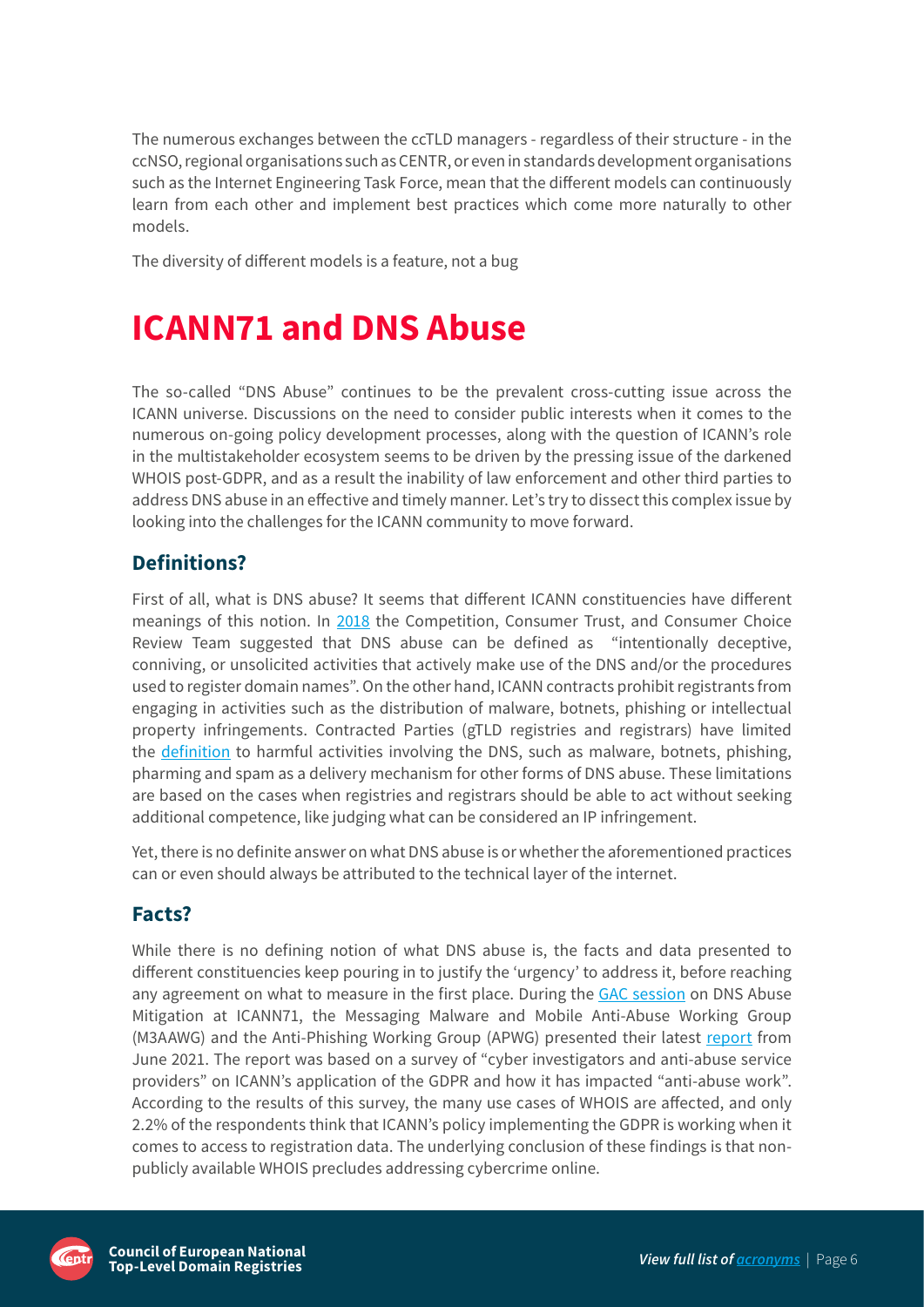<span id="page-6-0"></span>DNS abuse is increasingly being associated with everything that can be wrong on the internet (i.e. "cybercrime").

### **Legislation?**

The ICANN Board continues to stress that the policies around addressing DNS abuse, along with the definition itself should be left for the community in the appropriate policy development process, led by the GNSO. This makes other constituencies, like governments, nervous and impatient, as they might feel that their concerns are not being appropriately taken into consideration. As for the discussions in the Governmental Advisory Committee (GAC), if an appropriate solution to address the public interest concern is not achieved through the multistakeholder process, then governments tend to resort to the measures they know best: national or regional legislation and other multilateral fora. We see this already at EU and Council of Europe level (the NIS 2 Directive proposal and the 2nd Additional Protocol to the Budapest Convention respectively), with other governments and regions to follow. During the GAC session on DNS Abuse Mitigation Japan presented its proposal for guaranteeing that the operations of registries and registrars are in compliance with ICANN contracts. These measures include: a registration data accuracy obligation at the time of domain name registration; the verification of registrants' identity; and requiring registries and registrars to provide evidence that proves that domain names are not "abusive".

Meanwhile, ICANN Org [is struggling](https://www.icann.org/en/blogs/details/enforcement-of-registration-data-accuracy-obligations-before-and-after-gdpr-14-6-2021-en) to enforce its contracts with regard to data accuracy requirements on its Contracted Parties.

### **The role of ICANN?**

Governments are increasingly becoming frustrated with their mere advisory role in the ICANN policy development process. It might have been a working solution a decade ago, when the internet infrastructure was not considered to be states' critical infrastructure and the backbone of the economy. However, the world has evolved since then, while the role of ICANN has largely not. Could this be an opportunity for ICANN to reinvent itself? Or is it destined to play catch-up with the increasing level of national and regional legislation targeted its way? During the [plenary session](https://cdn.filestackcontent.com/content=t:attachment,f:%22ICANN) at ICANN71, Jovan Kurbalija stressed the need for ICANN to become a constructive participant in the global digital debate, including on DNS abuse.

As we noted in our [previous blogpost](https://centr.org/news/blog/icann71-regulatory-developments.html), this call to action might be in vain, given the limitations for ICANN Org to represent the ICANN community and the possible clash with local interests. Legislative processes are best navigated in synchronisation with the local internet community and the local ICANN community participants.

However, from the public engagement activities, it seems that ICANN Org is increasingly prioritising the European Union as a strategically important regulator, with other regions being pushed to the sidelines. These sentiments were confirmed by e.g. the Caribbean region representative during the plenary session, who highlighted the fact that ICANN Org's management has not met with the government officials in the region for years.

ICANN should continue to serve as an important venue for the global multistakeholder community to come together and come up with policies that are not only proportionate but also workable for all regions and operators across the world. Unenforceable contracts is one of the examples where policy aspirations clash with the legal reality.

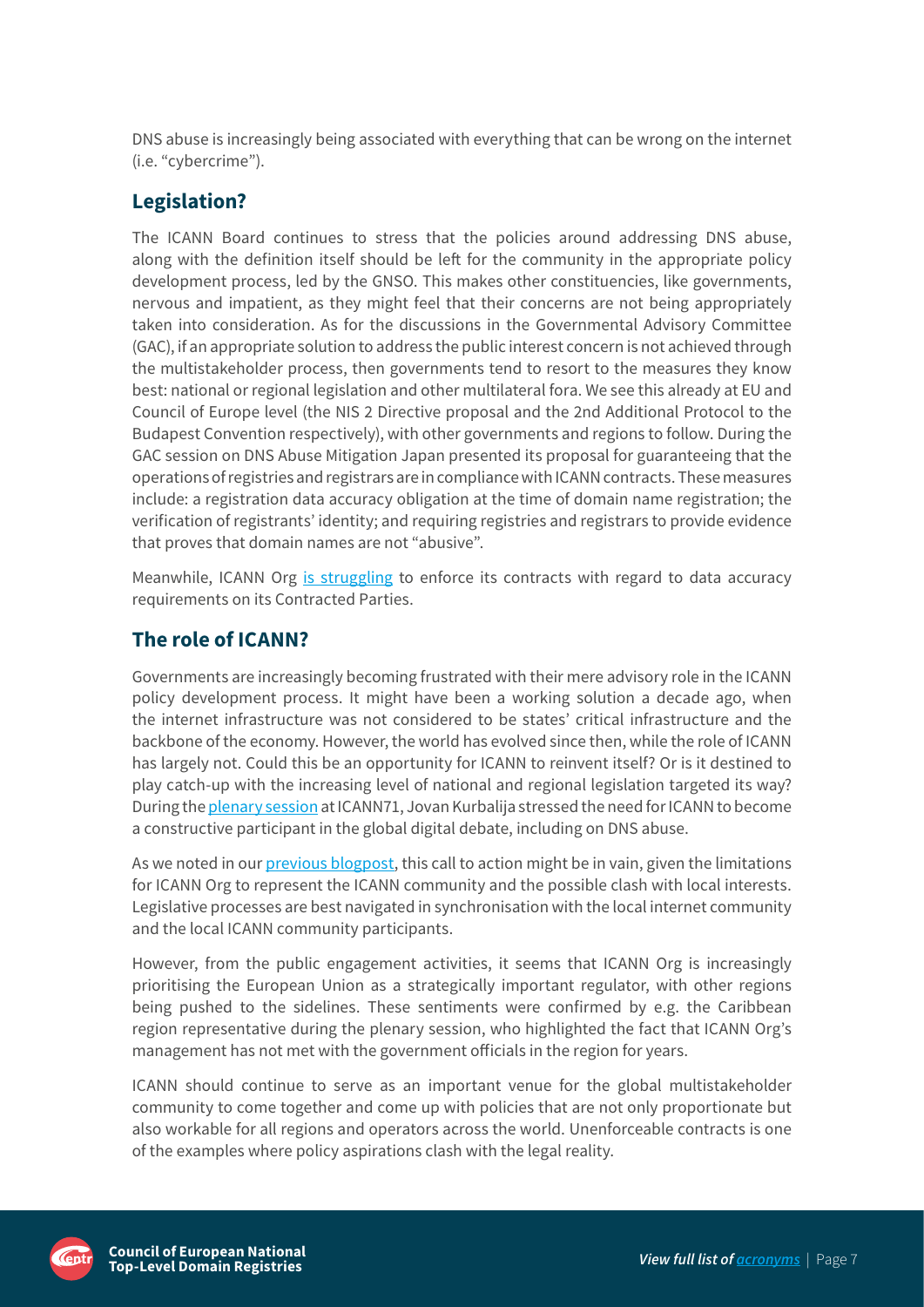### <span id="page-7-0"></span>**Is the internet going to fall?**

Both ccTLDs and gTLDs are working hard to keep the internet community safe, despite no clear definition on DNS abuse, without conclusive data to support the assumption that access to WHOIS is a panacea to everything that is wrong on the internet, and while still being GDPR compliant.

Numerous voluntary and solution-driven efforts are being taken already, as [presented](https://cdn.filestackcontent.com/content=t:attachment,f:%22ICANN71%20CPH%20DNS%20Abuse%20Community%20Outreach%20Slides-2.pdf%22/569IC2FVTjOT9OQwDEgk) by the Contracted Parties House at ICANN71. Other venues to bring together relevant industry actors and share good practice have emerged, such as the [DNS Abuse Institute](https://dnsabuseinstitute.org/the-dns-abuse-institute-roadmap/) and the [Internet &](https://www.internetjurisdiction.net/domains/toolkit) [Jurisdiction Policy Network](https://www.internetjurisdiction.net/domains/toolkit) to address some of these issues without a risk for increased liability and contractual changes at ICANN level. As evident from the session, Contracted Parties are steadily advancing on their discussions regarding so-called "trusted notifiers", improving registry-registrar cooperation and registrants' rights protection mechanisms. These initiatives might be setting new standards and will be setting new expectations. The whole domain name industry should pay close attention to what is happening in this constituency, including the ones who do not have contracts with ICANN.

Outside of the gTLD space, European ccTLDs are continuously considered champions when it comes to addressing abuse within their remit and means and tools available for DNS infrastructure operators, while being subject to the GDPR and national data protection frameworks. It would have been natural to seek guidance from the region that has decadeslong experience in managing redacted WHOIS whilst still [being able to address abuse](https://centr.org/news/blog/registries-and-covid-abuse.html).

Awareness of these good practices, including the careful consideration to not disproportionately affect internet users' overall accessibility to services working on top of the DNS infrastructure, needs to be more widely targeted at the ICANN community at-large, as well as specifically towards governments and their public interest concerns in "DNS Abuse" discussions. The DNS is an important protocol which makes the internet function, yet it does not provide a silver bullet to solve wide societal problems.

The role of the internet ecosystem and the numerous players active within needs to be addressed in a holistic approach, with a clear understanding of the effects of drastic actions taken on the infrastructure level,be it at ICANN, other IG fora or in legislation negotiations.

Only this way can we all make sure we have one global internet.

### **Data accuracy obligation and EPDP what's next?**

Three years after the EU GDPR entered into force, the ICANN community is still debating the emergency measures with regard to data protection of gTLD registration data. Before the GDPR, gTLD registration data was publicly available, but the accuracy of this data is an issue that the community was facing long before that. In 2021, the Expedited Policy Development Process (EPDP) moved on to Phase 2A, with one main issue in focus: the distinction between natural and legal persons in the domain name registration process. Meanwhile, the EPDP's previous Phase 1 and Phase 2 policy recommendations are facing further implementation

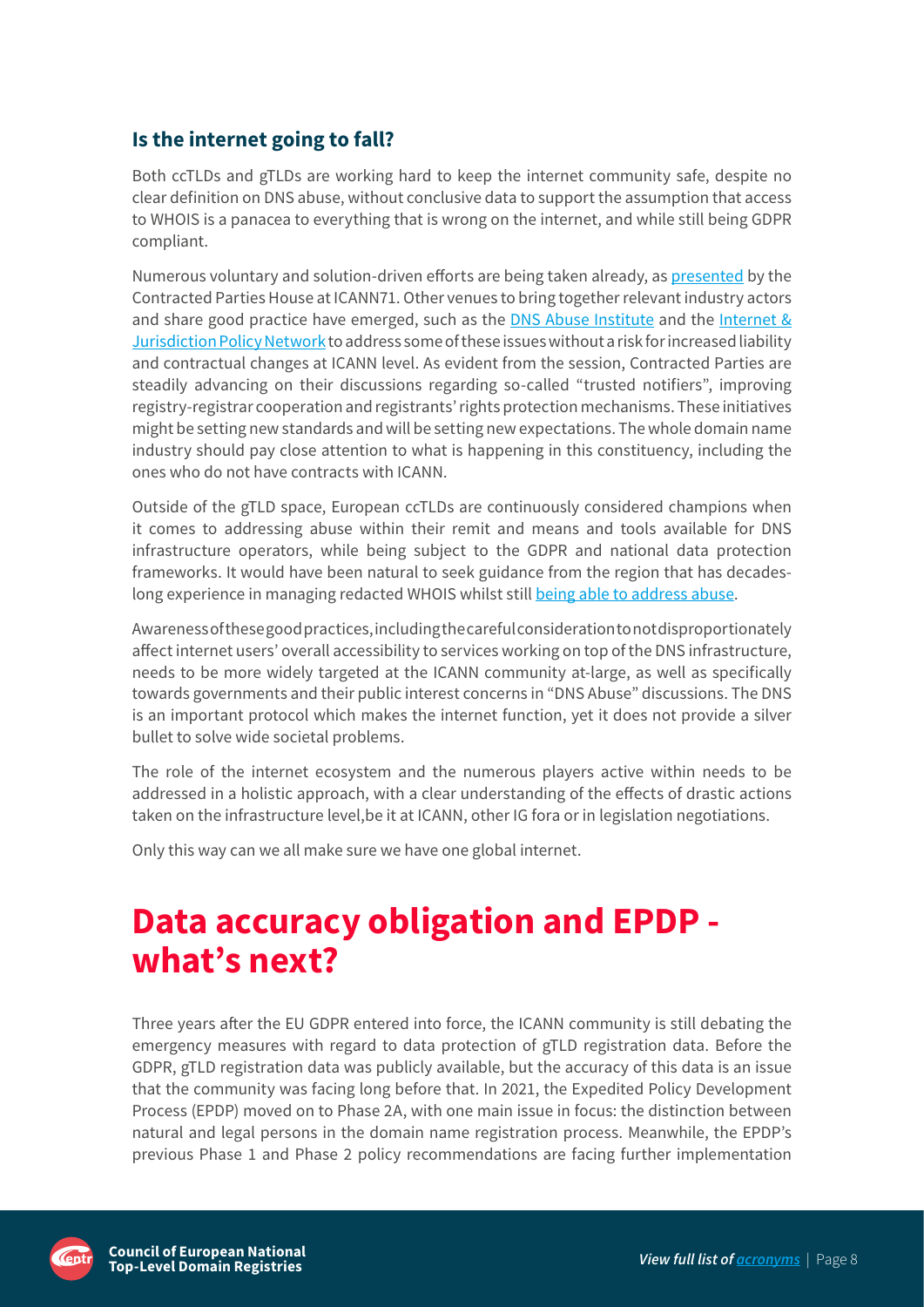<span id="page-8-0"></span>challenges: inter-dependencies between issues in different phases and disagreements on issues of importance to the Governmental Advisory Committee (GAC). On top of everything, other regulatory developments, such as the EU NIS 2 Directive proposal, could have a further impact on the outcomes of the EPDP, with some constituencies calling for a halt to the EPDP Phase 2 recommendations. Registration data accuracy discussions are also steadily picking up, in light of the EU NIS 2 proposal.

### **Distinction between legal and natural persons**

The GAC is continually concerned over the lack of differentiation between legal and natural persons when it comes to publicly available registration data in the EPDP recommendations. According to the briefings that the GAC received at ICANN71, the registration data of legal entities is consistently claimed not to be protected by the GDPR (ignoring the CJEU caselaw on the matter, which confirms it is more nuanced than such a simple distinction). The preliminary EPDP recommendation on the issue retains a mere possibility for registries and registrars to differentiate between registrations of legal and natural persons, but they are not obliged to do so. The GNSO has been asked to monitor relevant developments, including NIS 2, to determine whether any changes to the EPDP are necessary.

Contracted Parties, particularly registrars, are those who would need to bear the burden of implementing the required distinction between legal and natural persons, while still being subject to the GDPR and other national data protection frameworks. They have [identified](https://www.circleid.com/posts/20210607-privacy-legal-vs-natural-persons-and-never-ending-icann-epdp/) [technical difficulties](https://www.circleid.com/posts/20210607-privacy-legal-vs-natural-persons-and-never-ending-icann-epdp/) in making such a change which, though it seems simple on paper, the benefits of such a change remain unclear.

### **Accuracy**

The GNSO leadership is currently looking to initiate a scoping exercise on registration data accuracy work within the community. Many questions for future work on accuracy are still open beyond its scope: e.g. team composition and the timing of when the work will be launched. The date for the scoping work to be initiated has been provisionally set to August 2021, after EPDP Phase 2A is concluded.

According to the GAC, "the accuracy of domain name registration data is fundamental for maintaining a secure and resilient DNS" [\(EPDP Phase 2 Minority Statement\)](https://mm.icann.org/pipermail/gnso-epdp-team/attachments/20200824/aeeab8dd/gac-minority-statement-epdp-phase2-24aug20-0001.pdf). A similar sentiment has been transposed to the EU NIS 2 Directive proposal, that echoes the GAC concerns within the EPDP: data accuracy, the distinction between natural persons and legal entities, as well as ensuring access to registration data to an undefined group of so-called "legitimate access seekers" (Article 23).

The European Commission's representatives have previously reassured the ICANN community that the NIS 2 Directive proposal (and specifically Article 23) is not meant to replace the multistakeholder process within the EPDP but rather help operators by creating a necessary legal basis for registries and registrars to keep collecting, processing and publishing domain name registration data (while mostly ignoring how the GDPR is implemented by European ccTLDs). During the joint session between the GAC and the GNSO, the European Commission representative clarified that legitimate access seekers in the context of access to registration data should include cybersecurity researchers and intellectual property rights "enforcers". The Commission representative also urged the ICANN community to address the accuracy

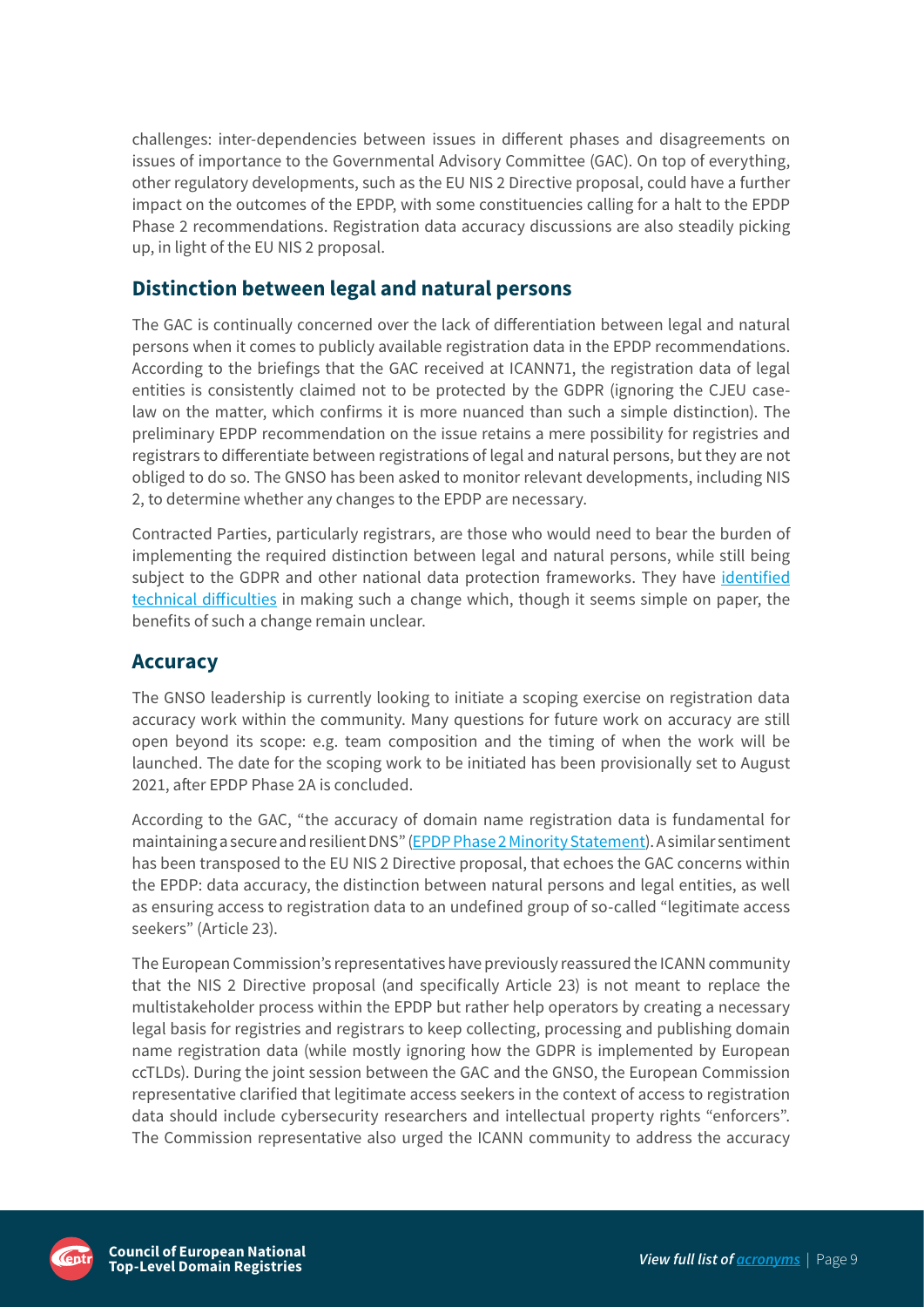<span id="page-9-0"></span>issue, as it is not solely linked to GDPR compliance but also to contractual obligations with ICANN.

It is questionable if technologically neutral and general regional legislation, coupled with the principle of subsidiarity (Directive vs Regulation) and the supremacy of EU primary law (EU Charter of Fundamental Rights) can bring relief to purely contractual enforcement issues within ICANN.

### **Data is still missing**

During the GAC's joint session with the GNSO, there were calls for data on the existing accuracy levels, in particular, the current percentage of accurate registration data, as well as the needed threshold for the data to be considered accurate.

To get more clarity on the associated issue, the registrars [are also working](https://cdn.filestackcontent.com/content=t:attachment,f:%22WHOIS%20Registrant%20Experience%20ICANN%2071_final.pdf%22/xqhYxUACQD6cGKUfYrQo) on a "Registrant WHOIS Experience" study to better understand the current reality and whether "unredacted registration data in the WHOIS/RDAP continues to contribute to harm, enable fraud, or increase abuse", as identified by the Security and Stability Advisory Committee. Back in 2007, the [SAC023](https://www.icann.org/en/system/files/files/sac-023-en.pdf) concluded that the "appearance of email addresses in the WHOIS contributed to receipt of spam- virtually assuring spam delivery to these email addresses". The results of the study are expected to be presented at the ICANN72 meeting.

It is clear that a lot has changed since 2007. However, it is important to base any policy development process on facts and evidence, especially when that policy change could come with an increased liability risk and potentially a technical burden on operators (similarly, the introduction of Article 23 in the NIS 2 Directive proposal should also have been more clearly substantiated, beyond a general statement that it is better for security).

### **Or is it really missing?**

Having observed the EPDP discussions for over three years, the ICANN community is struggling to reconcile the many interests at stake. Despite the fact that a lot of substantial work has already been done, the implementation of policy recommendations from previous phases has been slowed down by minority statements, calls for the ICANN Board to address public interest concerns in the GAC, and despite good intentions, by recent regulatory developments in the EU.

On the other hand, there are already [existing practices](https://centr.org/library/library/external-event/whois-status-and-the-impact-of-gdpr.html) and examples to follow from European ccTLDs who are already compliant with the GDPR and who, in fact, did not face many significant changes to their registration data availability policies when the GDPR entered into force, including questions on access. European ccTLDs do not have a unified approach to their registration processes either: it is deeply rooted in national specifics and jurisdictions and, as stated in our [previous blogpost](https://centr.org/news/blog/icann71-cctld-governance.html), diversity within ccTLDs is not a bug but a feature.

Perhaps, the policy recommendations coming out of the ICANN PDPs need to offer more flexibility to operators to consider national developments, needs and specifics as well, whilst the DNS is subject to increasing regulatory attention. So far this approach has worked for ccTLDs, and more can be learned from these experiences.

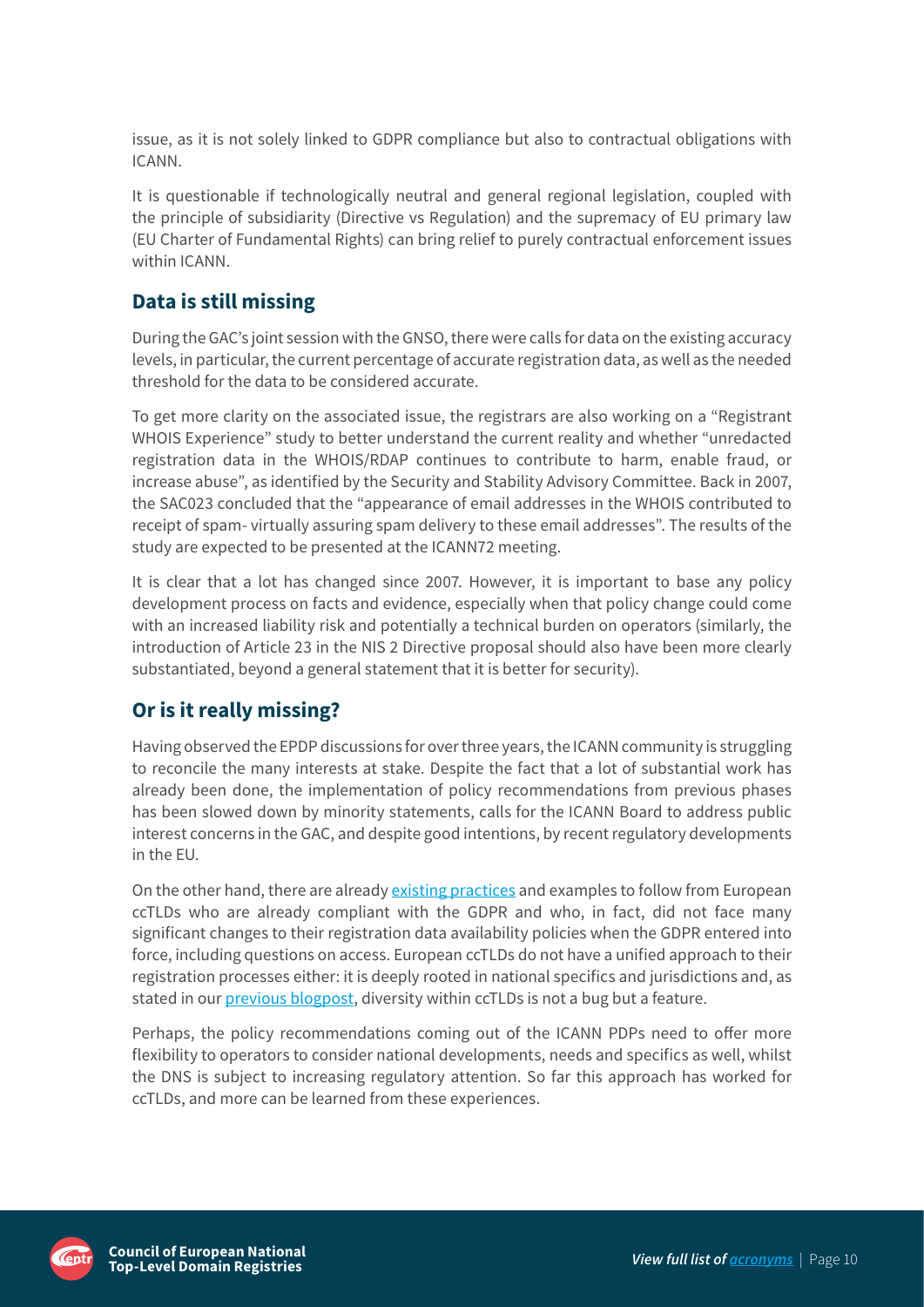# <span id="page-10-0"></span>**In other news**

### **The Security and Stability Advisory Committee (SSAC) publishes a recommendation on abuse handling in the DNS**

Recently, the SSAC published a recommendation on how abuse should be handled in the DNS, underlining yet again the growing importance of the topic.

The goal of this [report](https://www.icann.org/en/system/files/files/sac-115-en.pdf) is to come up with an interoperable approach based on universal standards for DNS abuse handling. The SSAC recommends that each incident of DNS abuse should have a reporting entry point in the DNS ecosystem where the abuse is resolved through a predictable policy and process. These primary points can be registrars, registries, hosting service providers and other platforms, as well as domain name holders.

Those reporting abuse should have the responsibility of providing evidence and documentation, according to "objective standards".

The maximum time for escalation and remediation should be no longer than 96 hours.

The SSAC recommends that the ICANN community continues to work together with the extended DNS infrastructure community in an effort to examine and refine the proposal for a Common Abuse Response Facilitator to be created to streamline abuse reporting and minimise abuse victimisation.

#### **Subsequent Procedures (SubPro) aka Future gTLDs Update**

When will we see new gTLDs enter the root zone file? We don't know exactly but there are now indications that it is coming up.

While some parts of the ICANN community (such as the GeoTLD group) are getting frustrated with the slowness of the process, ICANN Org and the ICANN Board are moving forward with the draft operational plan that needs to deal with the hundreds of recommendations identified by the Cross Community working group back in 2020.

The next steps are:

- 1. the ICANN Board to decide on the Operational Design Phase trigger;
- 2. the ICANN Board to consider the PDP recommendations as adopted by the GNSO Council;
- 3. ICANN Org to begin implementing the policy recommendations. If all goes smoothly, ICANN Org could be expected to open a new round of applications for gTLDs tentatively around 2022-2023.

#### **ICANN 72: sleepless in Seattle or in the home office?**

In July, the ICANN Board will decide whether ICANN 72 (planned to take place in Seattle) can take place in person or whether it will be an online meeting. In a recent survey, the majority of respondents indicated an interest in returning to f2f meetings.

Some parts of the community flagged concerns on how this could affect representation and balance within the ICANN community. For example the discussions in the GAC reflected

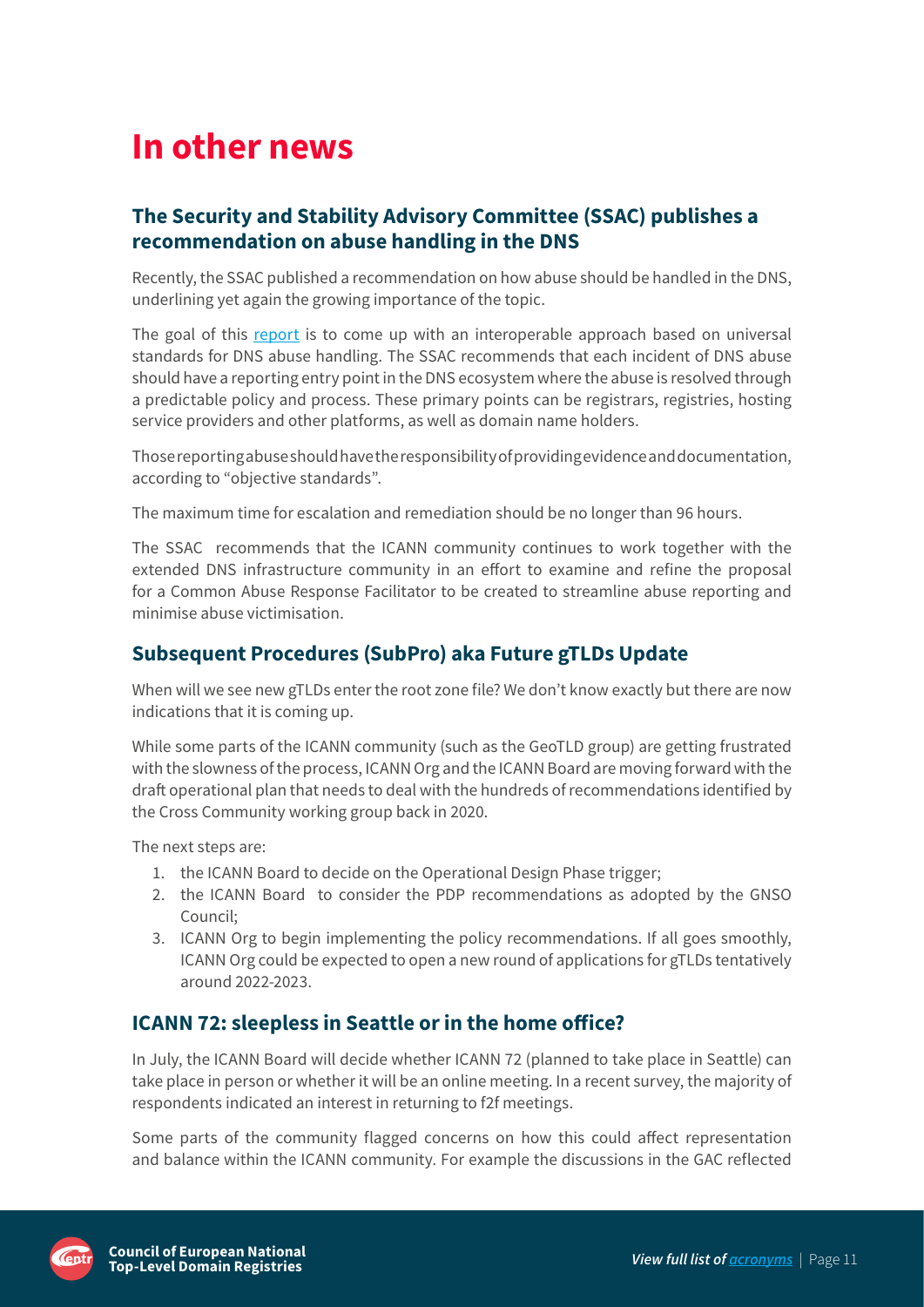<span id="page-11-0"></span>the need to potentially reconsider the way a quorum is achieved for the GAC consensus advice. It will be essential to ensure that overall participation in GAC discussions does not disproportionately benefit those countries that have been advancing with their vaccination campaigns and therefore are able to participate in the f2f meetings. Likewise it will be important to ensure that remote participants can fully participate in GAC meetings, including its decision-making, in the same way as physically present members (in a hybrid setting). GAC members also expressed their concern over onboarding new GAC members that is currently lacking in the virtual environment.

### **Important heads-up**

In the public part of the SSAC meeting, the "forced removal or transfer of a ccTLD" was raised as a possible topic of interest for future SSAC work. We will be keeping an eye on this.

### **ccNSO Policy session**

It is easy to forget that the main reason for the existence of the ccNSO is to develop and recommend global policies relating to ccTLDs to the ICANN Board of Directors. Since its creation in 2003, it has only completed two such policy recommendations and is currently working on a third (PDP3 on the retirement of ccTLDs and appeal process) and fourth (PDP4 in IDN ccTLDs) recommendation .

The PDP3 answers the question as to what happens when a country code is removed from the list of country names [ISO3166-1](https://nl.wikipedia.org/wiki/ISO_3166-1) or exceptionally reserved code list. This triggers a retirement process since the requirement of [RFC1591](https://datatracker.ietf.org/doc/rfc1591/) (the code is included in the ISO 3166 list) is no longer met. In case there is no agreement between the ccTLD operator and IANA, the ccTLD is retired within 5 years. If there is an agreement, the retirement plan can stretch over 10 years. Both processes end with the removal of the ccTLD from the DNS Root Zone file.

PDP3 also addresses the lack of appeal process for decisions from the ICANN Board that affect ccTLDs (such as decisions on the retirement, transfer, delegation or extension of retirement period of a ccTLD). The goal of introducing a review mechanism for such decisions is to increase the predictability and legitimacy of the process and to preserve the stability, security and operability of the DNS. Key considerations are that: the process needs to be low cost; it needs to be accessible, to be of limited duration and to increase the fundamental fairness of the decision making.

It is crucial that ccNSO members vote on this PDP3. Voting will be open in July.

PDP4 deals with IDN ccTLDs. While they have been around for about a decade, these are currently not recognised in the ICANN bylaws or in the ccNSO structure. The policy will also update the existing policy for the selection of IDN ccTLDs and spell out the principles underpinning the policy.

### **ICANN72 will be held on 23-28 October 2021.**